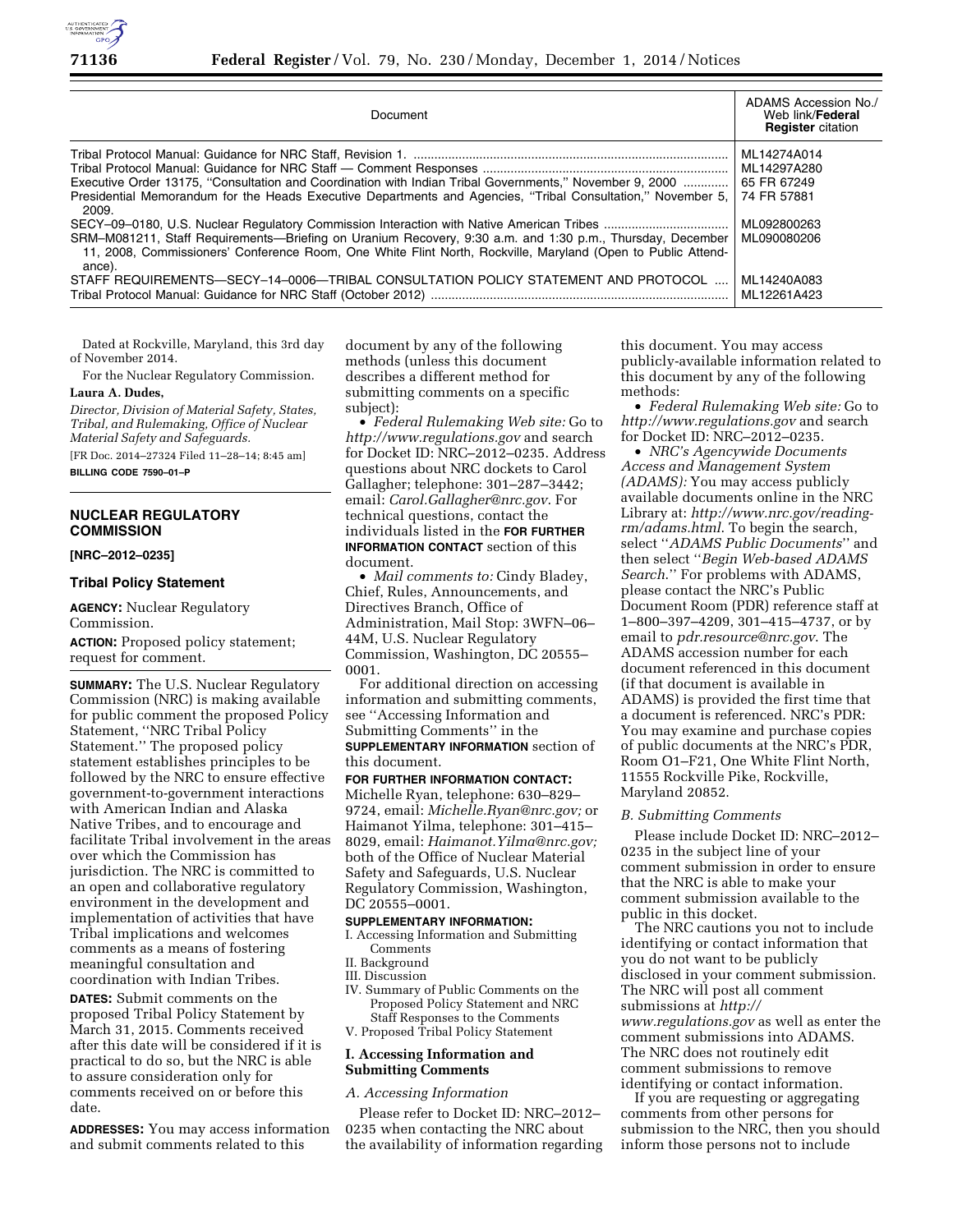identifying or contact information that they do not want to be publicly disclosed in their comment submission. Your request should state that the NRC does not routinely edit comment submissions to remove such information before making the comment submissions available to the public or entering the comment submissions into ADAMS.

### **II. Background**

The purpose of this proposed Tribal Policy Statement is to establish principles to be followed by the NRC to ensure effective government-togovernment interactions with Indian Tribes and to encourage and facilitate Tribal involvement in the areas over which the Commission has jurisdiction. The NRC licenses and regulates the Nation's civilian use of radioactive materials to protect public health and safety, common defense and security, and the environment under the Atomic Energy Act of 1954, as amended (AEA) (42 U.S.C. 2011). Other statutory provisions, such as the National Historic Preservation Act (NHPA) (16 U.S.C. 470) and National Environmental Policy Act (NEPA) (42 U.S.C. 4321), require Tribal consultation as part of the NRC's evaluation of agency activities during licensing actions, rulemaking, or policy development. The NRC complies with statutory provisions that require Tribal consultation, and interacts with Tribal governments on a case-by-case basis.

• In November of 2000, President Clinton issued Executive Order (E.O.) 13175, ''Consultation and Coordination with Indian Tribal Governments,'' (65 FR 67249). The Order established the legal principles below to guide agencies when forming and implementing policies with potential Tribal implications.

• The United States has a unique legal relationship with Indian Tribal governments as set forth in the Constitution of the United States, treaties, statutes, E.O.s, and court decisions. The Federal Government recognizes Indian Tribes as domestic dependent nations under its protection and has enacted statutes and promulgated regulations that establish and define a trust relationship with Indian Tribes.

• The Federal Government has recognized the right of Indian Tribes to self-government with inherent sovereign powers over their members and territory and supports Tribal sovereignty and self-determination. The United States continues to work with Indian Tribes on a government-to-government basis to address issues concerning Tribal selfgovernment, Tribal trust resources, and Indian Tribal treaty and other rights.

E.O. 13175 states that '' 'Policies that have tribal implications' refers to regulations, legislative comments, or proposed legislation, and other policy statements or actions that have substantial direct effects on one or more Indian Tribes, on the relationship between the Federal Government and Indian Tribes, or on the distribution of power and responsibilities between the Federal Government and Indian Tribes.''

As an independent regulatory agency, the NRC is exempt from the requirements of EO 13175. However, in January 2001, the Commission sent correspondence to the Office of Management and Budget stating that ''in exercising its regulatory authority, this agency acts in a manner consistent with the fundamental precepts expressed in the Order [(EO 13175)].'' To that end, the Commission has adopted agency practices that ensure consultation and cooperation with Indian Tribal governments fully consistent with both President Clinton's 1994 guidance and with EO 13175'' (ADAMS Accession No. ML010260297).

In January of 2009, the Commission directed the staff to develop and implement an internal protocol for interaction with Native American Tribal Governments that would allow for custom tailored approaches to address both the NRC and Tribal interests on a case-by-case basis in a Staff Requirements Memorandum (SRM) for the December 2008 ''Briefing on Uranium Recovery,'' SRM–M081211 (ADAMS Accession No. ML090080206). The Commission also tasked the staff with preparing an assessment of the policies that other Federal agencies have developed for interactions with Tribal governments. The staff responded to this Commission direction in SECY–09– 0180, ''U.S. Nuclear Regulatory Commission Interaction with Native American Tribes'' (ADAMS Accession No. ML092920384). In this document, the staff provided a protocol for NRC Tribal interaction, assessed other Federal agency Tribal policies, and examined the effectiveness of the NRC's case-by-case approach to Tribal interaction. The staff also developed the NRC Tribal Protocol Manual as an internal protocol for interacting with Tribal governments (ADAMS Accession No. ML092990559). At that time, the staff concluded that formalizing the NRC's practices would not enhance its interactions with Tribal governments.

### *Current NRC Practices for Interactions With Tribes*

Numerous Federally recognized Tribes have an interest in public health and safety and environmental protection associated with NRC regulatory activities that include uranium recovery and nuclear power plant licensing, and radioactive material transportation and disposal, and spent fuel storage. The NRC exercises its trust relationship or fiduciary duty in the context of its authorizing statutes, including the AEA, and implements its responsibilities through assuring that Tribal members receive the same protections under regulations that are available to other persons. Under the NRC's case-by-case approach to Tribal interaction, the NRC or Tribal governments can request consultation on regulatory activities that have substantial direct Tribal implications. The NRC's policy is to consult on a government-to-government basis with Tribal governments consistent with its obligations under law and regulation  $1$  at the earliest stage possible in NRC regulatory actions with Tribal implications.

# **III. Discussion**

Within the context of this discussion, the following definitions will apply unless otherwise indicated:

Consultation refers to meaningful and timely discussion with Tribal governments on NRC regulatory actions that have substantial direct effects on one or more Indian Tribes. The Consultation process may include, but is not limited to, providing for mutually agreed protocols, timely communication, coordination, cooperation, and collaboration to provide opportunities for appropriate Tribal officials or representatives to meet with NRC management or staff.

Indian Tribe means any American Indian or Alaska Native Tribe, Band, Nation, Pueblo or other organized group or community that the Secretary of the Interior acknowledges to exist as an Indian Tribe pursuant to the Federally Recognized Indian Tribe List Act of 1994 (25 U.S.C. 479a).

<sup>1</sup>The NRC's proposed policy statement is intended only to improve the internal management of the Commission, and is not intended to, and does not, grant, expand, create, or diminish any rights, benefits, or trust responsibilities, substantive or procedural, enforceable at law or in equity in any cause of action by any party against the United States, the Commission, or any person. This Tribal Policy Statement does not alter, amend, repeal, interpret, or modify Tribal sovereignty, any treaty rights of any Indian Tribes, or preempt, modify, or limit the exercise of such rights. Nothing herein shall be interpreted as amending or changing the Commission's regulations.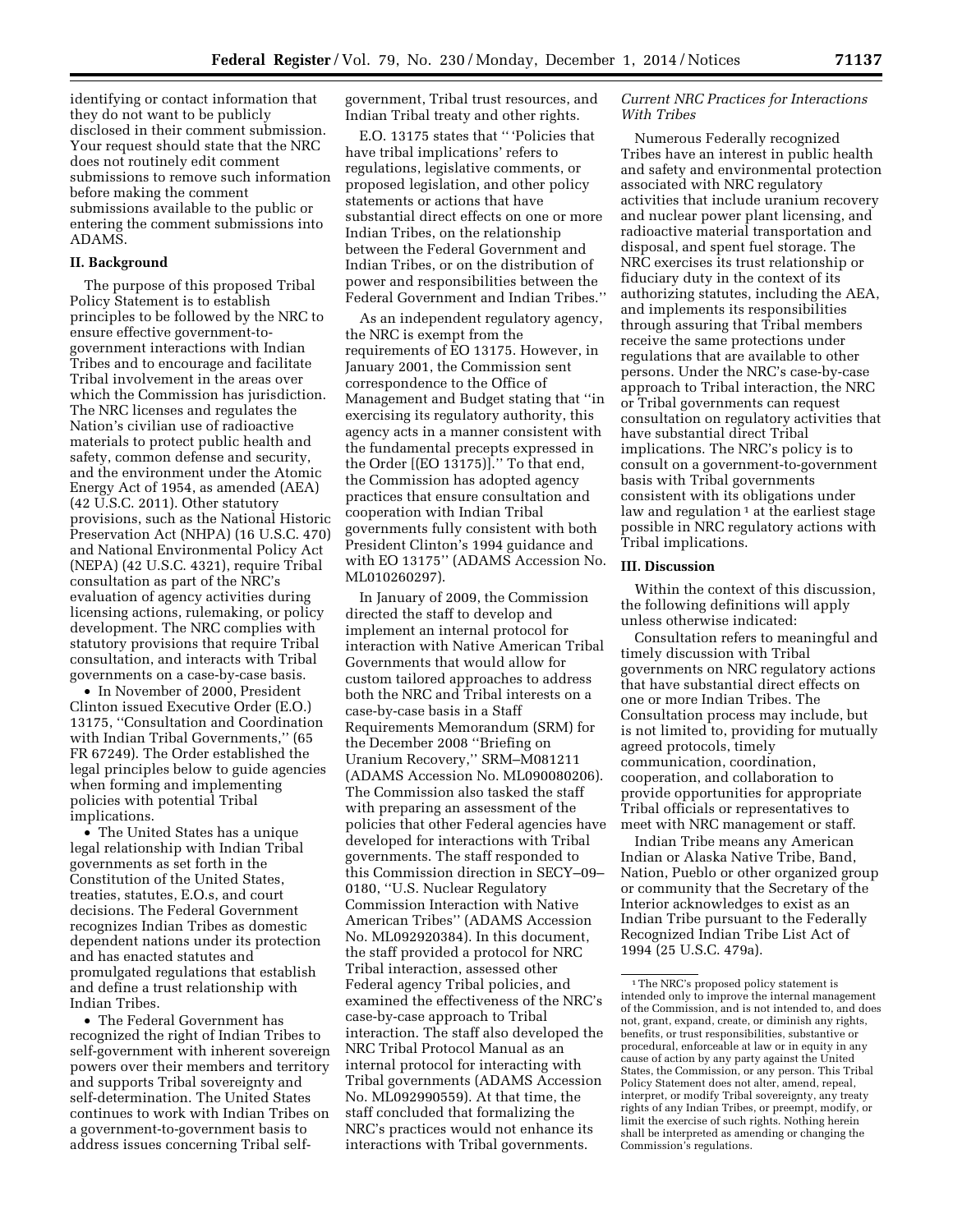Regulatory Actions with Tribal Implications refers to regulations, legislative comments or proposed legislation, and other policy statements or actions including licensing and permitting that have substantial direct effect on one or more Indian Tribes, on the relationship between the Federal Government and Indian Tribes, or on the distribution of power and responsibilities between the Federal Government and Indian Tribes.

Tribal Official means an elected, appointed, or designated official or employee of an Indian Tribe or authorized intertribal organization.

Trust Responsibility refers to a fiduciary obligation on the part of the United States to protect Tribal treaty rights, lands, assets, and resources, as well as a duty to carry out the mandates of Federal law with respect to Indian Tribes. In several cases discussing the trust responsibility, the Supreme Court has used language suggesting that it entails legal duties, moral obligations, and the fulfillment of understandings and expectations that have arisen over the entire course of the relationship between the United States and the Federally recognized Tribes. The NRC exercises its fiduciary duty in the context of its authorizing statutes including AEA, the Energy Reorganization Act of 1974, as amended, the Nuclear Waste Policy Act of 1982, as amended, the Low-Level Radioactive Waste Policy Act of 1985, the Uranium Mill Tailings Radiation Control Act of 1978, as amended, and the Energy Policy Act of 2005, as amended, and implements its responsibility by assuring that Tribal members receive the same protections under its implementing regulations that are available to other persons.

In May 2012, the Commission issued SRM–COMWDM–12–0001, ''Tribal Consultation Policy Statement and Protocol'' (ADAMS Accession No. ML121430233), directing the NRC staff to provide a proposed Policy Statement and protocol on consultation with Tribal governments. The Commission also directed staff to do the following: (1) Use the existing, ''Tribal Protocol Manual: Guidance for NRC Employees,'' and the staff's ongoing efforts outlined in SECY–09–0180 as a starting point; (2) seek input on how to improve the existing manual from the Tribes and the public; (3) ensure that the policy statement clearly articulates that the NRC's actions must be in accordance with its governing statutes and regulations; (4) ensure that the policy statement and protocol respect and reflect sensitivity between Indian Tribes who are Federally recognized and those

who are not; (5) ensure that the policy statement and protocol indicate that the NRC will outreach to State-recognized Tribes on a case-by-case basis; (6) explore additional opportunities for State-recognized Tribes to participate in the NRC regulatory process; and (7) make the protocol prominently available on the NRC's public Web site. The Commission also specified that the proposed policy statement should serve as a high-level foundation for the protocol and should echo the language and spirit of the relevant Presidential Memoranda and EOs.

On October 12, 2012 (77 FR 62269), the NRC solicited public comment on its existing revised Tribal Protocol Manual and requested suggestions for the development of a proposed Policy Statement that will establish principles to be followed by the NRC to ensure effective government-to-government interactions with Indian Tribes and to encourage and facilitate involvement by Indian Tribes in the areas over which the Commission has jurisdiction. The public comment period was open for 180 days; and the NRC received six comment letters from two Tribal governments, two mining associations, one inter-Tribal organization, and a Tribal college. The staff has developed a proposed Tribal Policy Statement and revised the NRC Tribal Protocol Manual considering those comments. The Commission is currently seeking public comments on the proposed Tribal Policy Statement. The NRC is also seeking public comment on the Tribal Protocol Manual in a separate notice published concurrently in this issue of the **Federal Register**.

In 2014, the NRC intends to publish the revised Tribal Protocol Manual along with the public comments received on the prior version of that document. Once the Commission approves the final Tribal Policy Statement, the NRC will make conforming changes to the Tribal Protocol Manual, as appropriate, and reissue the Manual concurrently with the final Policy Statement. The summary of public comments to the proposed Tribal Policy Statement and the NRC responses to those comments are provided below.

### **IV. Summary of Public Comments and Responses to Comments**

The NRC solicited suggestions regarding the development of the proposed Tribal Policy Statement by posing the following questions: (1) How can the NRC strengthen government-togovernment relationships with Native American Tribes? (2) What practices have the NRC or other Federal agencies

employed that have been effective in identifying Tribal interests and resolving Tribal concerns about proposed agency actions? (3) Are there specific Tribal Policy Statements from other Federal agencies that could serve as a starting point for the NRC's efforts? (4) What unique Tribal issues should the NRC be aware of as a nonlandholding, regulatory agency that issues licenses under the Atomic Energy Act? Comments and responses related to these questions are listed below. Comments submitted that related to the Tribal Protocol Manual, but were useful to the development of the proposed Tribal Policy Statement, were also considered.

### *1. How can NRC strengthen governmentto-government relationships with Native American Tribes?*

*Comment 1.1.* Commenters suggested that the NRC may improve its government-to-government relationship with Tribes by developing a Tribal policy statement and engaging in regular dialogue with Tribes.

*Response 1.1.* The NRC agrees with this comment. Current staff efforts have centered on revising the NRC's Tribal Protocol Manual and developing an agency-wide Tribal Policy Statement for Commission approval.

The proposed Tribal Policy Statement recognizes the need for the NRC to seek out opportunities to engage Tribal officials regarding specific regulatory actions. The Policy Statement also recognizes that general outreach may be accomplished through NRC participation in Tribal meetings that are held by the NRC's governmental partners and through other fora. The proposed Tribal Policy Statement also underscores the NRC's commitment to its government-to-government relationship with Indian Tribes and reinforces the commitment through outreach and consultation. The proposed Tribal Policy Statement further underscores the NRC's commitment to its relationship with Indian Tribes by identifying NRC management and staff members responsible for overseeing Tribal consultation efforts.

*Comment 1.2.* Multiple comments centered on the importance of recognizing Tribal sovereignty and the unique legal status of Tribes as well as the Federal Trust relationship during the NRC's interaction with Tribes. Commenters noted that Tribes retain inherent sovereignty and should be considered to be governmental partners rather than ''stakeholders.'' Commenters suggested that the NRC should recognize that Tribal governments have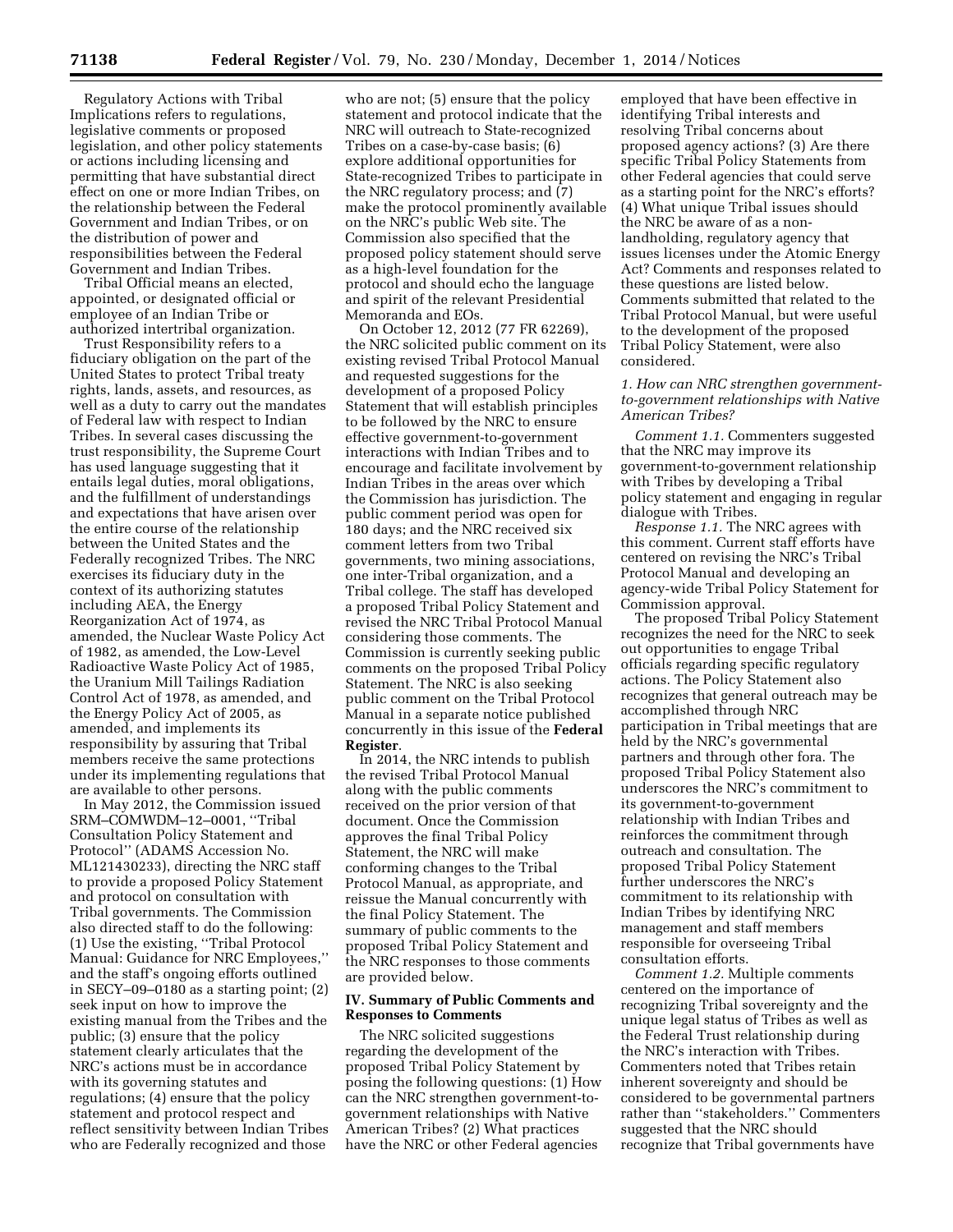primary authority and responsibility for the protection of the health, safety, and welfare of their citizens and should be part of the government-to-government consultation process with respect to agency actions that may impact the citizens or lands of Indian Tribes.

*Response 1.2.* The NRC agrees with this comment. The Commission recognizes Tribal sovereignty and demonstrates a commitment to government-to-government relations with Federally recognized Tribes, upholding the spirit of EO 13175. Congress authorized the Federal government to regulate specified radioactive materials to protect public health and safety and common defense and security in the Atomic Energy Act of 1954. The NRC has regulatory authority over these radioactive materials in areas of exclusive Federal jurisdiction including Tribal reservations. However, the NRC exercises this regulatory authority in a manner consistent with the fundamental precepts expressed in EO 13175 and supports establishing regular and meaningful consultation and collaboration with Tribal officials in the development of Federal policies that have substantial direct effects on one or more Indian Tribes.

*Comment 1.3.* One comment suggested that the NRC should formally define the Federal Trust responsibility in detail.

*Response 1.3.* The NRC agrees with this comment with respect to defining the NRC's Federal Trust responsibility towards Indian Tribes. The proposed Tribal Policy Statement reflects the NRC's recognition of the Federal Trust relationship and the NRC's commitment to a government-to-government relationship with Federally recognized Tribes with respect to agency actions that have substantial direct effects on one or more Indian Tribes.

The NRC exercises its fiduciary duty in the context of its authorizing statutes, including the AEA, and implements any fiduciary responsibility by assuring that Tribal members receive the same protections under regulations implemented by the NRC that are available to other persons. The NRC will seek to consult with Indian Tribes on agency actions that have substantial direct effects on one or more Indian Tribes. Related staff guidance can be found in NRC Management Directive 5.1, ''Intergovernmental Consultation,'' which ensures that major interagency agreements, major organizational changes, significant rules and regulations, statements of policy, guides and standards, and major studies developed by the NRC that significantly

impact Indian Tribes are prepared with appropriate involvement and meaningful consultation with Indian Tribes at the earliest possible stage (ADAMS Accession No. ML041770442).

*Comment 1.4.* One comment noted that the NRC should provide refreshments during meetings with Tribes.

*Response 1.4.* The NRC recognizes that providing refreshments during gatherings or meetings may be customary in some Native American cultures. Under Federal law, however, food and refreshments are generally considered to be personal expenses that cannot be purchased using Federal funds. The Commission must comply with Federal law pertaining to the provision of food or refreshments at meetings.

*2. What practices have the NRC or other Federal agencies employed that have been effective in identifying Tribal interests and resolving Tribal concerns about proposed agency actions?* 

*Comment 2.1.* One commenter suggested that the NRC should utilize other Federal agencies in developing shared information tools to better communicate with Indian Tribes.

*Response 2.1.* The NRC agrees with this comment and works closely with other Federal agencies and interagency working groups on Tribal initiatives. The NRC routinely collaborates with other Federal agencies regarding Tribal consultations and has a related Memorandum of Understanding with the U.S. Bureau of Land Management. Additionally, NRC staff examined Tribal policies in place at other Federal agencies during the development of the proposed Tribal Policy Statement. The proposed Tribal Policy Statement recognizes the importance of coordinating our Tribal consultation efforts with other Federal partners.

### *3. Are there specific Tribal Policy Statements in other Federal agencies that could serve as a starting point for the NRC's efforts?*

No commenters identified specific Federal agency policy statements that should serve as a starting point for the NRC Policy Statement. However, the NRC staff examined 15 other Federal agencies' Tribal policies and used them as a basis for developing the proposed NRC Tribal Policy Statement.

### *4. What unique Tribal issues should the NRC be aware of as a non-landholding, regulatory agency that issues licenses under the Atomic Energy Act?*

*Comment 4.1.* Commenters submitted suggestions related to unique Tribal

issues that the NRC should consider during the development of the proposed Tribal Policy Statement. Commenters indicated that the NRC should recognize the distinction between Federally recognized and non-Federally recognized State Tribes and noted that the NRC should consider State Tribes and other means for identifying Tribes that ratified treaties. Additionally, commenters noted that the NRC should consider the dynamics of the State and Tribal relationship, including the application of State regulations and policies to Tribal communities.

*Response 4.1.* The NRC agrees with this comment in part, acknowledges the unique relationship that exists between the Federal government and Federally recognized Tribes, and recognizes that this relationship is independent of any State recognition of Tribal sovereignty. The proposed Policy Statement identifies the distinction between Federal and State-recognized Tribes. This distinction is also reflected in the revised NRC Tribal Protocol Manual. However, the NRC cannot confer Federal recognition on non-Federally recognized State Tribes and defers to the Department of the Interior for such actions. With regard to State regulation and policies, typically land within the boundaries of Federally recognized Indian Tribe's Reservations is an area of exclusive Federal jurisdiction for NRC regulatory purposes.

*Comment 4.2.* Several comments stated the need for the NRC to understand the distinction between Tribal and Non-Tribal cultures, especially as they relate to energy development in Indian Country. Commenters suggested that the NRC should recognize that Tribal cultures vary from Tribe to Tribe and that some may place more emphasis than others on natural resources. Comments also suggested that the NRC should account for differences in culture related to the decision-making process on energy development issues, allowing for flexibility in scheduling and input from members of Indian Tribes. Commenters noted that the NRC should not only recognize Tribal laws and spiritual beliefs pertaining to the environment and natural resources but should also include discussions of risk assessment. Commenters suggested that the NRC should respect Tribal moratoriums and explicit concerns related to natural resource extraction on reservations or lands nearby. Commenters also suggested that the NRC should work with other local agencies and institutions to gain a better understanding of the complexities and uniqueness of each Indian Tribe.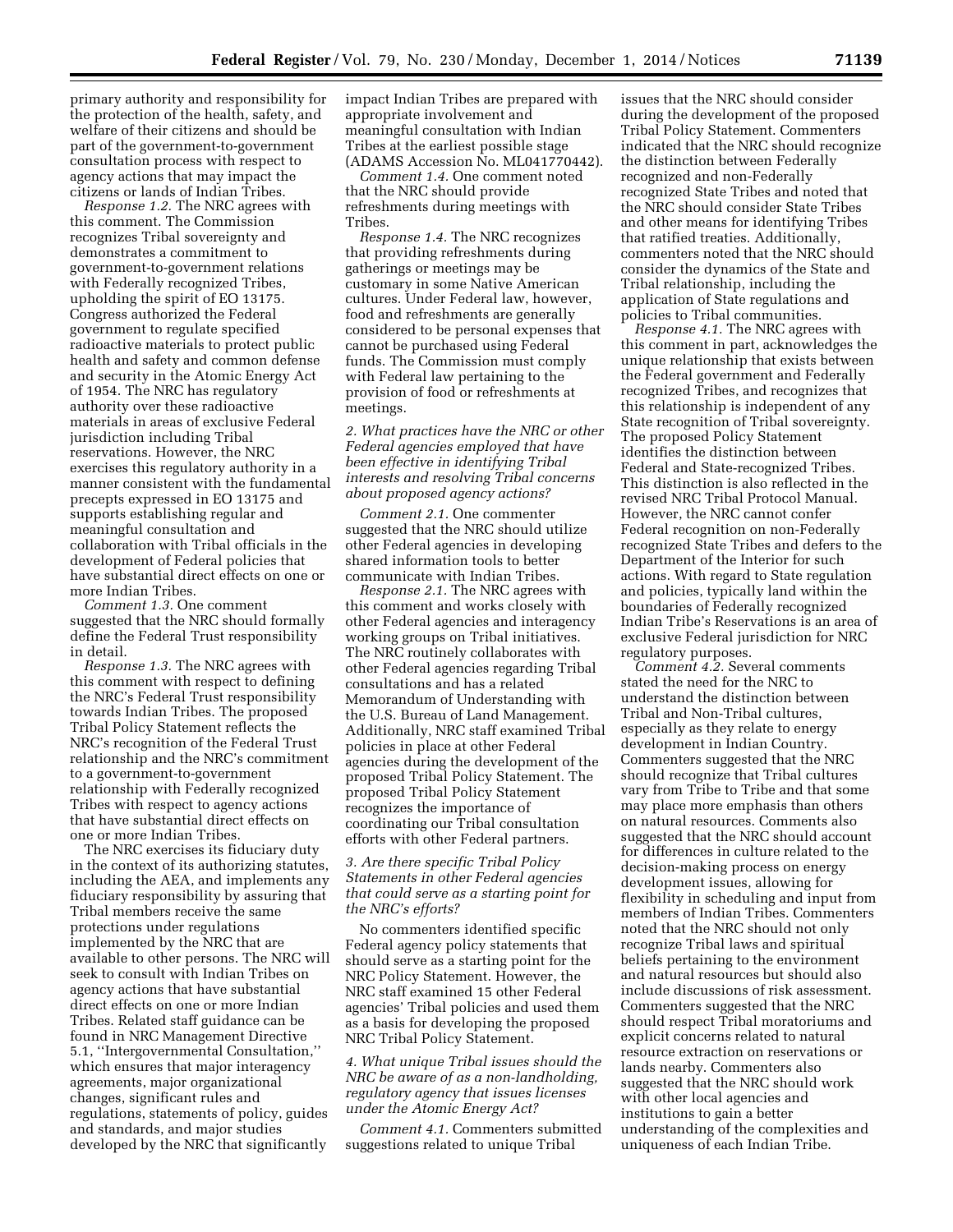*Response 4.2.* The NRC agrees with this comment and acknowledges that significant cultural differences may exist between Tribal and non-Tribal cultures and between the different Tribal cultures. This is reflected in staff guidance provided in the Tribal Protocol Manual, which identifies examples of cultural differences between Tribal and non-Tribal cultures and considerations for the NRC staff, including a recommendation to research Tribal history and current Tribal issues and concerns.

The NRC recognizes the importance that some Indian Tribes may place on natural resources. This is reinforced in the proposed Policy Statement, which notes that the NRC will engage in consultation with Indian Tribes on NRC regulatory actions that have substantial direct effects on one or more Indian Tribes.

The NRC recognizes that there may be differences in how the NRC staff and Tribes approach time and schedules during the decision-making process. The revised Tribal Protocol Manual has been updated to better reflect potential cultural differences with respect to agenda planning and scheduling. The NRC recognizes that Tribal elders and others knowledgeable about religious and cultural traditions can play an important role in the Tribal community during the decision-making process related to energy development and other important decisions. Chapter 2 of the Tribal Protocol Manual recognizes, ''Tribal sovereignty includes the Tribe's right to reach decisions and conduct meetings however they wish,'' and notes, ''Elders are highly respected in Tribal communities, whether or not they hold an official position.'' When the NRC engages in government-togovernment consultations, it does so with designated representatives of the Tribal government, but the NRC's regulatory process allows additional opportunities for members of the Tribal community at large, along with other members of the public, to contribute comments and attend meetings.

The NRC recognizes the Tribal views of natural resources and land impact decision-making related to energy development. Chapter 3 of the revised Tribal Protocol Manual notes that, ''Some Native Americans believe that all living things are interconnected and that the spiritual and natural worlds are one. Because of this, perceived threats to their environment may be viewed as direct threats to their health, culture, and spiritual well-being.'' The Manual encourages the NRC staff to practice open communications, adaptability, and open-mindedness during interactions

with Tribal members, including during risk assessment activities. With regard to Tribal moratoriums or concerns related to natural resource extraction, the NRC respects Tribal sovereignty and the Tribe's right to control the lands that are within their regulatory jurisdiction. The NRC licensees must obtain necessary permits or licenses from Federal, State, local or Tribal governments, as applicable, before operating under a NRC license. It is the NRC's practice to work closely with the Tribes, other Federal agencies and interagency working groups on Tribal initiatives to gain knowledge of Tribal cultures, beliefs, and environmental concerns.

#### **V. Proposed Tribal Policy Statement**

This section includes the proposed language in its entirety for the proposed Tribal Policy Statement, as follows.

The purpose of this proposed Tribal Policy Statement is to set forth principles to be followed by the U.S. Nuclear Regulatory Commission (NRC) to ensure effective

government-to-government interactions with American Indian and Alaska Native Tribes and to encourage and facilitate Tribal involvement in the areas over which the NRC has jurisdiction. It seeks to provide agencywide principles to achieve consistency but also encourage custom-tailored approaches to consultation and coordination that reflect the circumstances of each situation and the preference of each Tribal government. It is the NRC's expectation that all program and regional office consultation and coordination practices will be consistent and adhere to the Tribal Policy Statement. This Tribal Policy Statement is based on the United States Constitution, treaties, statutes, Executive Orders (EOs), judicial decisions, and the unique relationship between Indian Tribes and the Federal government.2

The following principles shall guide the NRC's interaction with Indian Tribes:

# *1. The NRC Recognizes the Federal Trust Relationship and Will Uphold Its Trust Relationship With Indian Tribes*

As an independent agency of the Federal government, the NRC shares the unique trust relationship with, and responsibility to, Indian Tribes. At the same time, the NRC's actions must be in accordance with its authorizing statutes and regulations. The NRC shall respect Indian Tribal self-government and sovereignty, will honor Tribal rights, and meet responsibilities that arise from the unique relationship between the Federal government and Indian Tribal governments.

### *2. The NRC Recognizes and Is Committed to a Government-to-Government Relationship With Indian Tribes*

The NRC recognizes the right of each Indian Tribe to self-governance and supports Tribal sovereignty and selfdetermination. The NRC recognizes Tribal governments as dependent domestic sovereign nations, independent from State governments, with separate and distinct authorities.

## *3. The NRC Will Conduct Outreach to Indian Tribes*

The NRC will consult and coordinate with Indian Tribes, as appropriate, related to its regulatory actions with Tribal implications and will seek additional opportunities for general outreach. The NRC will participate in national and regional Tribal conferences and summits hosted by Federal agencies and Tribal organizations, and will seek Tribal representation in NRC meetings and advisory committees concerning NRC regulatory actions that have substantial direct effects on one or more Indian Tribes.

### *4. The NRC Will Engage in Timely Consultation*

The NRC will provide timely notice to, and consult with, Tribal governments on NRC's regulatory actions that have substantial direct effects on one or more Indian Tribes. Tribal officials may request that the NRC engage in government-togovernment consultation with them on matters that have not been identified by the NRC to have substantial direct effects on one or more Indian Tribes. The NRC will make efforts to honor such requests, taking into consideration the nature of the activity at issue, past consultation efforts, available resources, timing issues, and other relevant factors.

The NRC will establish early communications and begin consultation at the earliest permissible stage, as appropriate. The NRC will consult in

<sup>2</sup>This Tribal Policy Statement is intended only to improve the internal management of the Commission, and is not intended to, and does not, grant, expand, create, or diminish any rights, benefits, or trust responsibilities, substantive or procedural, enforceable at law or in equity in any cause of action by any party against the United States, the Commission, or any person. This Tribal Policy Statement does not alter, amend, repeal, interpret, or modify Tribal sovereignty, any treaty rights of any Indian Tribes, or preempt, modify, or limit the exercise of such rights. Nothing herein shall be interpreted as amending or changing the Commission's regulations.